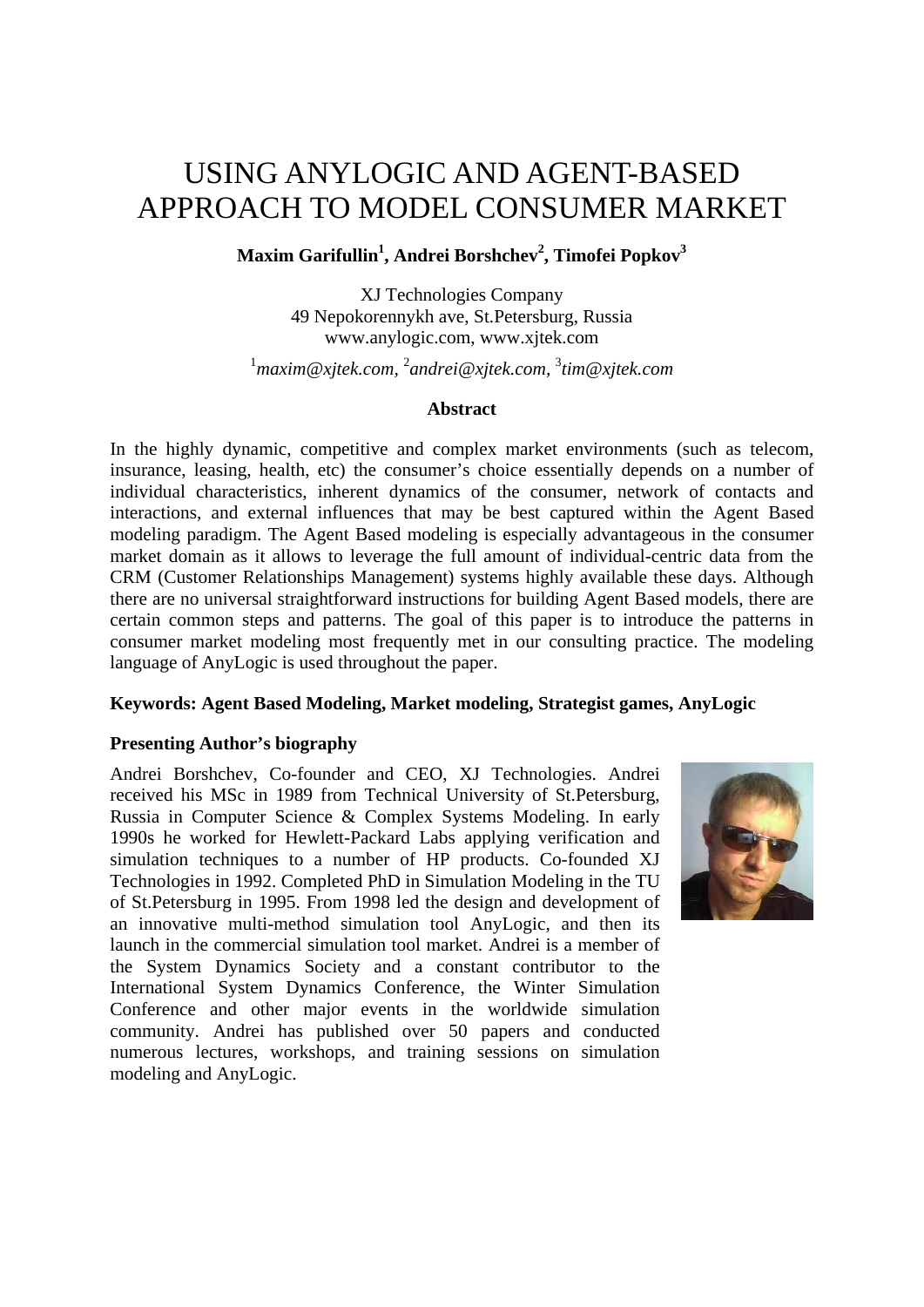### **1 Introduction**

During the last decade numerous developments have resulted in significant methodological progress in consumer market modeling. While traditional statistical and equation-based methods continue to be useful, new approaches, such as Agent Based Modeling (ABM) successfully address their well known limitations, e.g. the necessity of "perfect mix" assumption for aggregated categories of consumers (see e.g. [2], [3] and [4]).

In the highly dynamic, competitive and complex market environments (telecom, insurance, leasing, health, etc) the consumer's choice essentially depends on a number of individual characteristics, inherent dynamics of the consumer, network of contacts, external influences that may be best captured within the Agent Based modeling paradigm, especially taken the high availability of individual-centric data from the CRM (Customer Relationships Management) systems.

The leading market analysts worldwide are using ABM to gain deeper insight in the market dynamics and to elaborate optimal strategies for their companies.

Although there are no universal straightforward instructions for building Agent Based models, there are certain common steps and patterns. The goal of this paper is to introduce the patterns in consumer market modeling that are most frequently met in our consulting practice. In the final section we also discuss the limitations of ABM.

## **2 The application area**

We will concentrate on what we can call a generic services market where different providers compete for customers by introducing various tariff plans, pricing schemes, working with dealer networks, running ad campaigns, etc.

The consumers (sensitive to pricing, but also to a number of other factors) in turn shop around looking for the solution best matching their usage patterns.

The consumer market models need to be capable of estimating the demand and its structure, predicting the market and market share dynamics based on competing players' policies, comparing strategic scenarios, and performing optimizations.

## **3 Agent based modeling**

The key characteristic of any agent based model is that such model is essentially decentralized. ABM takes bottom-up view when producing a reflection from the real world domain to the models domain. In ABM we focus on individual behavior rules, and the global behavior emerges as a result of many individual activities. This is different to e.g. System Dynamics

where the modeler starts thinking in terms of aggregates (such as "potential adopters" and "adopters" in the textbook product diffusion model introduced by Bass [1]). We refer you to [5] for the detailed comparison of existing approaches in simulation modeling.



Fig. 1 Agent based model structure

Agents in consumer market models typically represent people, companies, branches, dealers, projects. Each agent has its variables, parameters, behaviors. There may be a network of contacts between agents which is used to model the exchange of relevant information. There also can be an environment affecting the agents and being affected by them.

## **4 Agents-consumers**

The most critical part of the model development is construction of an agent representing a consumer with a necessary level of details. This is typically done by a *modeling expert together with a marketing expert* in a series of discussions. For the modeler it is very important to learn what we actually know about the consumers, what we can assume, what data is available.

Technically, an agent-consumer has *variables*, *parameters* and *behavior*. By parameters we mean values mostly constant during a simulation run, such as gender or martial status and by variables – changing values, such as current tariff plan, or satisfaction level.

Behavior is the *decision making logic*, typically triggered by certain events and conditions. Random factors play important role in AB models: most of decisions are probabilistic. Parameters and variables are involved when the logic is invoked.



Fig. 2 External and internal influences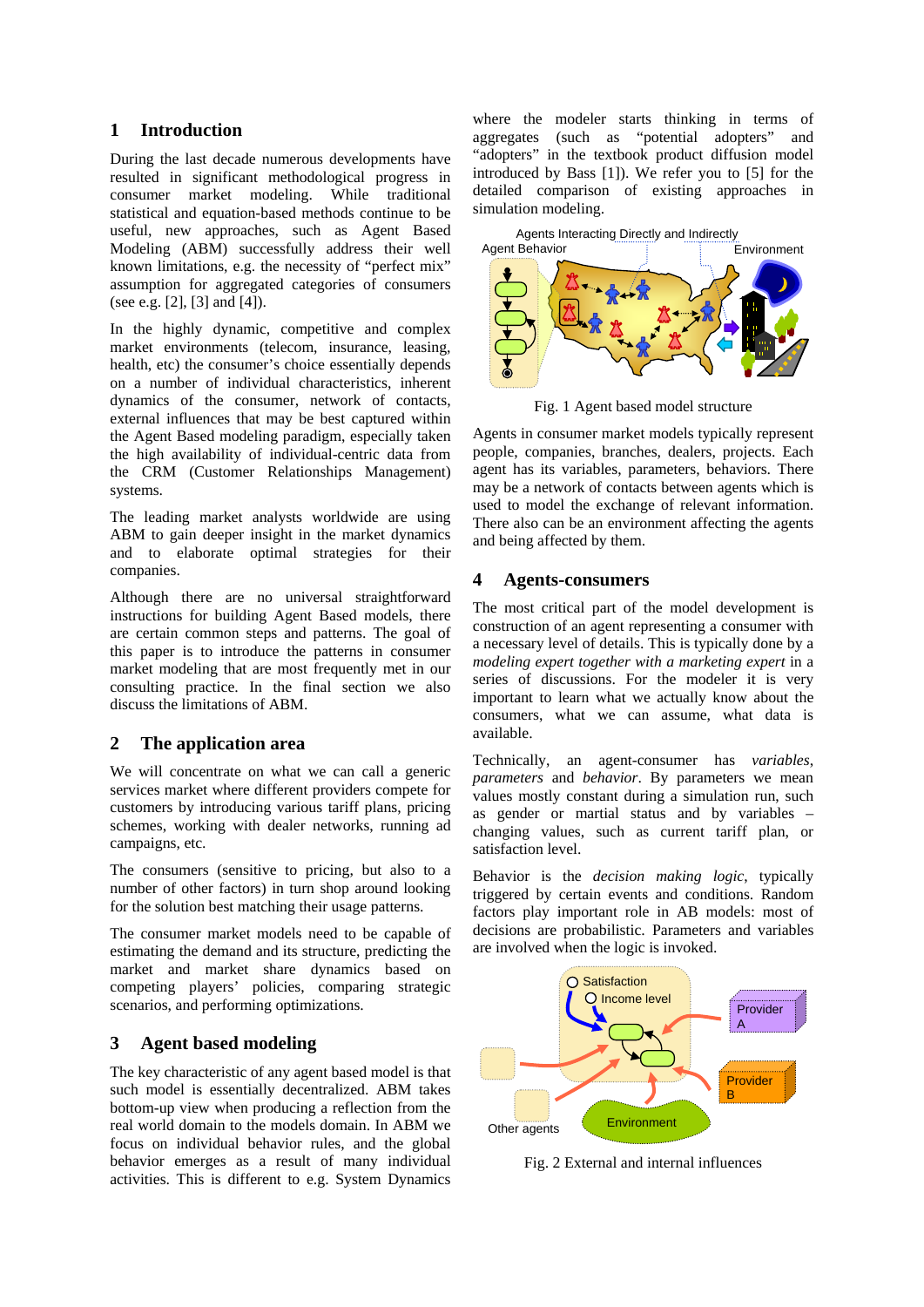Factors influencing the agent behavior can be external and internal, see Fig. 2. The external ones typically are same for all agents and are originated by the environment, by service providers. Internal factors are consumer individual preferences and needs, his knowledge, etc.

Sometimes if we wish to model the agent behavior continuous in time we use System Dynamics fragments (i.e. systems of equations) inside the agent. But most frequently we use statecharts as a clear and intuitive way of representing human decision logic. We use AnyLogic [7] in all our consulting projects because it provides a very high degree of flexibility in choosing the modeling technique: it supports System Dynamics, Agent Based and Discrete Event modeling and arbitrary combinations of these approaches.

The service providers may at the beginning be modeled as a part of the static environment (basically as "available options"), but later on they may become agents as well (yet obviously of another type).

#### **4.1 The main statechart of a consumer**

A very generic model of a consumer behavior would be a statechart with the structure shown in Fig. 3. As the markets being considered are characterized with a very high level of penetrations, each agent potentially has a need to use a service. From this viewpoint an agent initially either uses services on or not yet. Nonusers population can be further divided into *addressable* market, which may be influenced by ads and *passive* population currently not interested in the service. The passive agents eventually become addressable – this depends on their internal dynamics. Transition from addressable state to the user state may be triggered, among other things, by marketing efforts, personal income change, and word of mouth and depends on the penetration level. As typically such models are constructed for a particular service provider, the user state can be further divided into *our client* state and *competitor's client* state.



Fig. 3 The main statechart of the agent-consumer

Transitions from addressable to inert or from users to non users are in most cases negligible, but can be included into the model as well.

Once the agents are created and parameterized and environment is set up the model can run. At the beginning of a simulation the initial conditions should be defined such as the initial market size, market shares, penetration rate etc.

#### **4.2 Evaluating a service**

The agents-consumers are constantly monitoring the available services and matching them to their personal usage patterns. Although price is a key point for significant fraction of users, some select quality over price or combinations of those metrics. The set of value added options to the main service (e.g. in cell telecom: games, messaging, internet, etc) is also important. The consumers are also sensitive to advertisement and dealer's recommendations. Consumers exchange information when contacting each other and may influence each other's preferences. The choice may also be driven by the choice of family members and friends (which operator are my family members with?). The individual parameters such as e.g. frequency of travel and geography of travel (coverage area, roaming) or social status and obviously income may need to be considered as well.

The information exchange between the agents (word of mouth) is modeled explicitly as periodic "contact" events resulting in contacting individuals variables change. Various types of social networks may be used (see e.g. [6]). The important micro networks such as families, colleagues, classmates may be modeled.

The satisfaction from using a service that develops gradually with experience may significantly affect the user's further decision. Therefore the usage history is in many cases included among the agent's variables.

All these factors result in the consumer's *attitude*, or perception of a particular service or brand. It is important to have a *quantitative measure* of that attitude. We frequently use a utility function calculated over the set. The utility function is a sum of  $P_i^*W_i$  where  $P_i$  is a normalized value of a service attribute (cost, expected savings, quality, marketing saturation, etc.) and  $W_i$  is the relative importance of the attribute for the agent.

#### **4.3 Switching behavior**

If the quantitative value of the attitude for a provider exceeds the corresponding value for the currently used provider for more than a certain delta, a provider switch may occur. That delta characterizes the *loyalty* (or inertia) of the user and can vary from one consumer to another.

Each agent periodically invokes its decision rules and may switch to another tariff or company. The triggers for invoking the rules may be periodic such as "review bill each month", sporadic "visit a store on average once per several weeks", or condition-based such as "monthly expenses reach a certain percent of the income".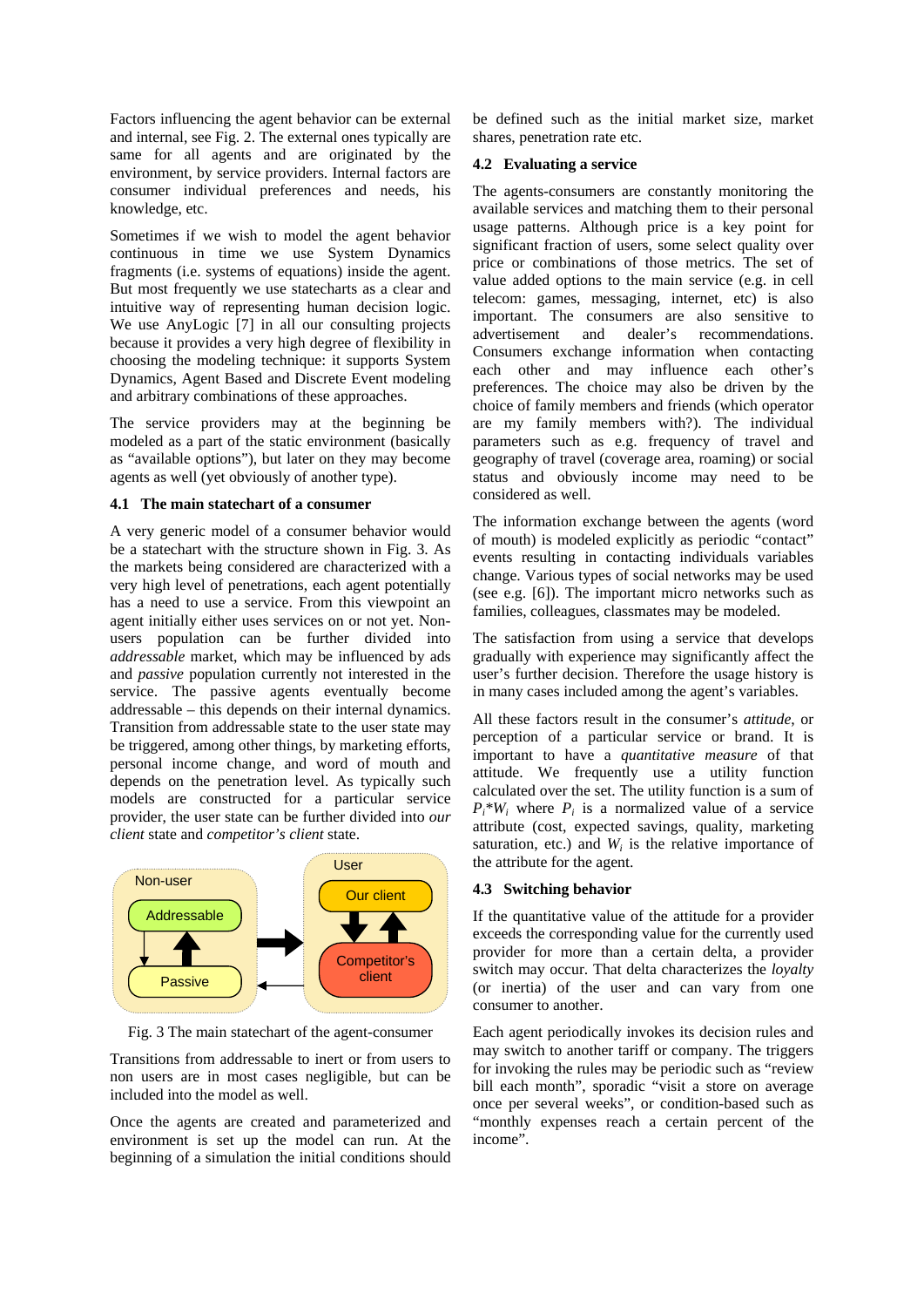#### **5 Agents-companies**

The next step may be to model the market players as agents as well. Those agents are adaptive – they change depending on the market indicators.

Typically, the simulations run for more than one year. Each year breaks down into smaller periods each characterized by its operating plan, which includes investments breakdown: advertising, new tariff plans, increasing quality, etc. The companies monitor the key performance indicators and change the operating plans for future periods, following a certain strategies.

# **6 Using CRM data to populate the model**

Two main sources of data are typically used for model parameterization. The first one is a company database with statistics on how customers use services. In e.g. telecom these data include durations of calls, amount of data transferred, timestamps of using value added services etc.

The second type of data source is results of user surveys (containing e.g. answers to questions such as why they choose a specific tariff or which tariff they would use).

Most of the survey data cannot be directly used to parameterize the agent behavior, therefore analysis or survey processing should be done. The processing may result in distributions such as e.g. the "probability for tariff plan change if a certain price change occurs". This distribution can be used in the model in the agent switching logic.

The historical aggregated data (as well as some CRM data) may be used to calibrate the model (to select the parameter values when they cannot be measured in the real life).



Fig. 4 Minimizing deviation from historic data

Fig. 4 shows two curves – simulation output and a historical data. By minimizing the difference between the curves you can find the more adequate parameter values. An automatic optimizer can be very helpful for model calibration, especially when a combination of several parameters needs to be found.

# **7 Building strategist games**

The simulation model may be considered as a test bench helping to obtain the system reaction on certain inputs. It allows the user to interrupt the simulation, apply changes and resume the simulation from the interruption point. Simulation UI typically contains charts showing the dynamics of key variables. This enables development of *strategist games* based on the simulation model.

Such a game is designed as a multi-user distributed virtual environment where several participants (e.g. regional managers of one company) compete to develop strong tactical and strategic skills.

Players use customized client interface to make decisions and observe results. It displays dialogs for different actions such as defining investments, adding/removing tariff plans, etc. Another view available in the client contains running charts from the simulation. Client interfaces are synchronized by a server (see Fig. 5).

The purpose of Server Application is to synchronize the client applications, execute the whole simulation, maintain database. At the end of each decision making period the server application receives parameters from clients, obtains the new state of the market model using the inputs and the current state, and returns results back to clients.



Fig. 5 Minimizing deviation from historic data

## **8 Conclusions**

The Agent Based approach enables the modeler to capture much more detailed consumer behavior than is possible in any equation based or static model. History, learning, preferences and contacts are examples of such behavior. Capturing these details allows higher quality predictions in specific consumer markets.

The data typically available form a company CRM and customer reviews can be *directly* used to parameterize the consumer behavior in the Agent Based model, which is another great advantage. The "traditional" aggregated historical data may be used to calibrate the AB model.